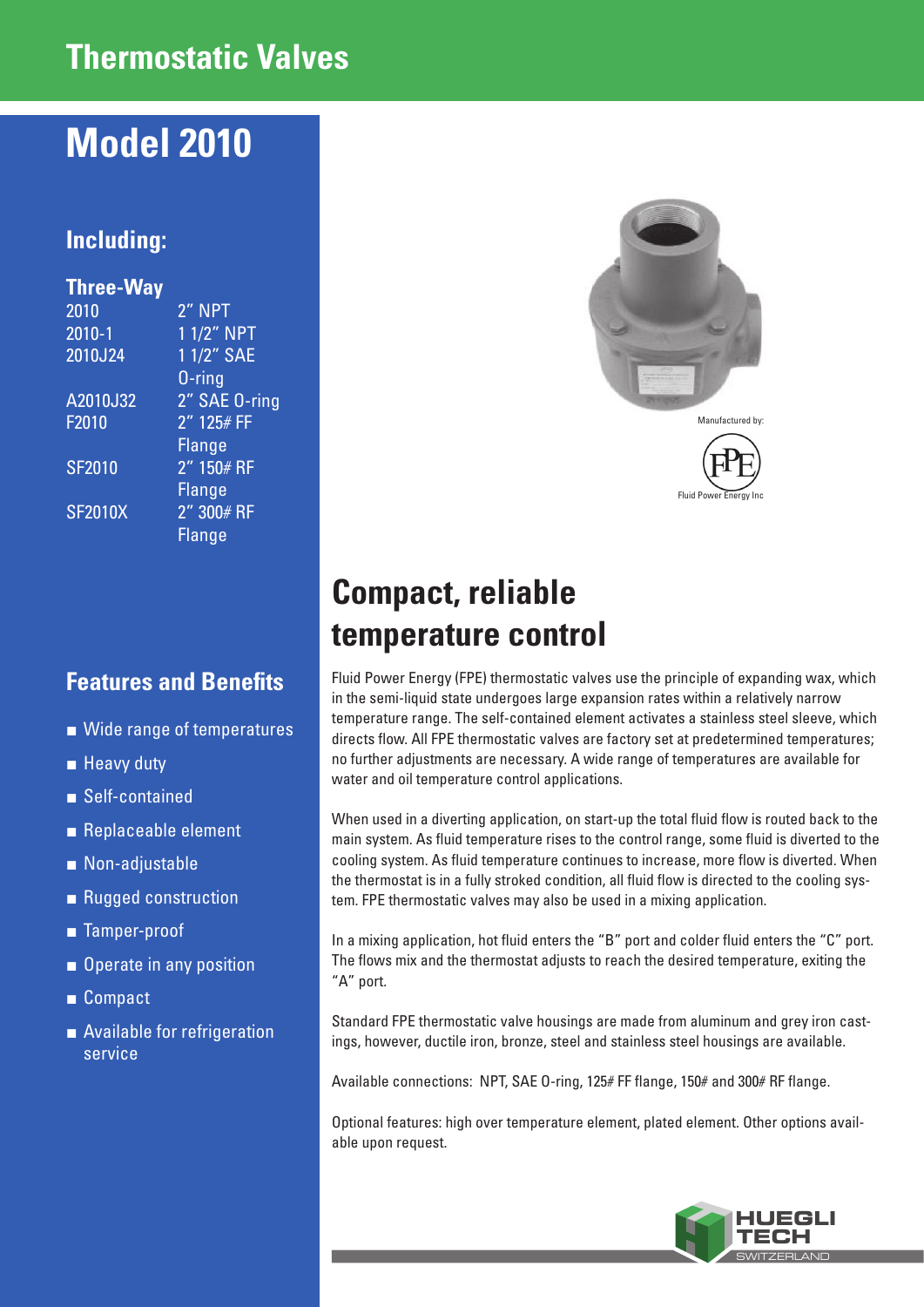# **Thermostatic Valves**

Model 2010

## **Specification**

| <b>Model</b><br><b>Number</b> | <b>Body</b><br><b>Material</b><br>$(*)$ | <b>Nominal</b><br><b>Pipe Size</b> | <b>Principal Dimensions</b><br>Units - inches (mm) |                     |                     |                    | Max.<br>width in | <b>Flange Drilling</b> |                  |                       | No. of<br>elements | Approx.<br>shipping weight          |
|-------------------------------|-----------------------------------------|------------------------------------|----------------------------------------------------|---------------------|---------------------|--------------------|------------------|------------------------|------------------|-----------------------|--------------------|-------------------------------------|
|                               |                                         |                                    | "Х"                                                | "Y"                 | " $W$ "             | "Z"                | other<br>plane   | No. of<br>holes        | Dia. of<br>holes | <b>Bolt</b><br>circle |                    |                                     |
| $*2010-1$                     | A, B, D,<br>S, SS                       | 1 1/2" NPT                         | 3 13/16<br>(96.84)                                 | 39/16<br>(90.49)    | 6 5/16<br>(160.34)  | 93/4<br>(247.65)   | 51/2<br>(139.70) | N/A                    | N/A              | N/A                   |                    | A & D=21#, B=24#,<br>$S & S = 23#$  |
| $*2010$                       | A, B, D,<br>S, SS                       | 2" NPT                             | 313/16<br>(96.84)                                  | 39/16<br>(90.49)    | 65/16<br>(160.34)   | 93/4<br>(247.65)   | 51/2<br>(139.70) | N/A                    | N/A              | N/A                   |                    | A & D=21#, B=24#,<br>$S & S = 23#$  |
| *2010J24                      | A, B, D,<br>S, SS                       | <b>SAE 24</b><br>11/2"             | 313/16<br>(96.84)                                  | 39/16<br>(90.49)    | 65/16<br>(160.34)   | 93/4<br>(247.54)   | 51/2<br>(139.70) | N/A                    | N/A              | N/A                   |                    | A & D=21#, B=24#,<br>$S & S = 23#$  |
| *2010J32                      | A, B, D,<br>S, SS                       | <b>SAE 32</b><br>2 <sup>''</sup>   | 313/16<br>(96.84)                                  | 39/16<br>(90.49)    | 65/16<br>(160.34)   | 93/4<br>(247.65)   | 51/2<br>(139.70) | N/A                    | N/A              | N/A                   |                    | A & D=21#, B=24#,<br>$S & S = 23#$  |
| *F2010                        | A, B, D                                 | 2'' 125#<br>FF flange              | 43/4<br>(120.65)                                   | 4 9/16<br>(115.89)  | 79/16<br>(192.09)   | 10 5/8<br>(269.88) | 6<br>(152.40)    | 4                      | 3/4<br>(19.05)   | 43/4<br>(120.65)      |                    | $A = 32#$<br>$B = 40#$<br>$D = 32#$ |
|                               | $S.$ SS                                 | 2'' 150#<br>FF flange              | 47/8<br>(123.83)                                   | 4 9/16<br>(115.89)  | 79/16<br>(192.09)   | 10 7/8<br>(276.23) | 6<br>(152.40)    | 4                      | 3/4<br>(19.05)   | 43/4<br>(120.65)      |                    | $S & S = 34#$                       |
| *F2010X                       | S, SS                                   | 2''300#<br>RF flange               | 5<br>(127.00)                                      | 4 11/16<br>(119.06) | 7 15/16<br>(201.61) | 11 1/8<br>(282.58) | 61/2<br>(165.10) | 8                      | 3/4<br>(19.05)   | 5<br>(127.00)         |                    | $S & S = 36#$                       |

\* Replace \* with body material type: A= Cast iron, B = Bronze, D = Ductile iron, S = Steel, SS = stainless steel







**Flow vs. Pressure Drop**